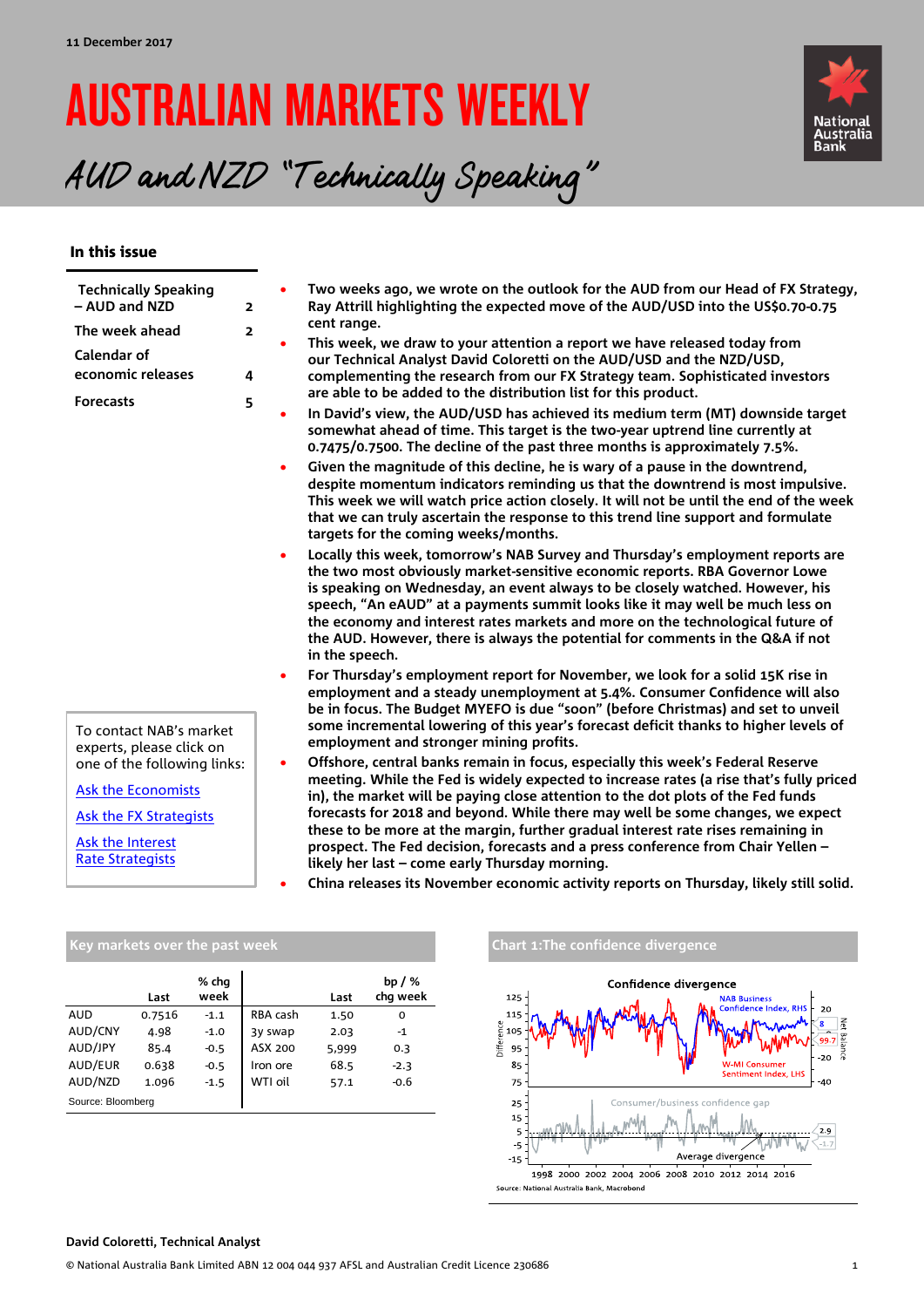### AUD/USD

#### <span id="page-1-0"></span>Short Term Technical Analysis Drivers

- Multiple bounces in the past three weeks have fallen short of the MT triangle resistance around 0.7680/00, maintaining the downtrend bias.
- ST momentum indicators are negative but not making new lows with price. This combines with Friday's daily Doji (open=close) to raise the risk of a pause in the downtrend.

#### Short Term Strategy (0-4 Weeks)

This week we take a wait and see approach after AUDUSD achieved our MT downside target last week.



#### Medium Term Technical Analysis Drivers

- Price is challenging two-year trend line support at 0.7475/00.
- MT momentum holds a negative bias but is testing oversold extremes.
- Weekly ADX confirms a sustainable downtrend.

#### Medium Term Strategy (4-12 Weeks)

- Weekly close above 0.7611 will confirm a likely multi-week upward correction.
- Weekly close below 0.7475/00 will confirm a sustainable downtrend, initially targeting 0.7300/50.

#### NZD/USD

#### Short Term Technical Analysis Drivers

- Repeated failures to hold new one-year lows highlight momentum stress but do not alter the downtrend structure.
- ST momentum continues to confirm the ongoing downtrend.

#### Short Term Strategy (0-4 Weeks)

- Core shorts should continue to be held.
- Bounces will likely remain short-lived and fail below trend channel resistance at 0.6950/70.

#### Medium Term Technical Analysis Drivers

• One-year range lows and trend support down to 0.6745/65 are firm interim support.

• Diminishing negative MT momentum at extreme oversold levels remains a hindrance to the downtrend in the coming weeks.

#### Medium Term Strategy (4-12 Weeks)

- Bounces remain selling opportunities toward 0.6950/70, initially targeting 0.6755, ahead of 0.6570.
- Weekly close above the 50-week MA (0.7113) would negate our bearish MT outlook.



#### [David@themarketsacademy.com](mailto:David@themarketsacademy.com)

#### <span id="page-1-1"></span>The week ahead: Australia

It's another week of potentially market sensitive data starting with the NAB Business Survey on Tuesday, Consumer Sentiment on Wednesday and the monthly labour market report on Thursday. RBA Governor Lowe speaks on Tuesday on "An eAUD" at a Payments Summit Conference, an interesting topic though seemingly less market sensitive than normal (certainly for interest rates). The RBA's Chris Kent speaks on the supply of business finance, also on Wednesday at a banking and finance conference (the RBA released a paper on this subject in its Bulletin last week).

Also be aware that the mid-year Budget update (MYEFO) is due before Christmas. Expectations for the 2017-18 Underlying Cash balance were surveyed this week by Bloomberg with the current consensus a deficit of \$A26.2bn, down from \$A29.4bn at Budget time. The Budget is likely to be benefiting from the improving domestic economy, flowing through to higher tax receipts and lower unemployment support benefits.

Again we offer no clues ahead of the release of the NAB Business Survey! We'll remind our readers that Business Conditions hit a new all-time high in October jumping an impressive 7 points, to +21 index points, the highest level since the monthly Survey commenced in 1997. While Business Conditions jumped, the Business Confidence index was unchanged in October at +8 index points, marginally above the long-run average.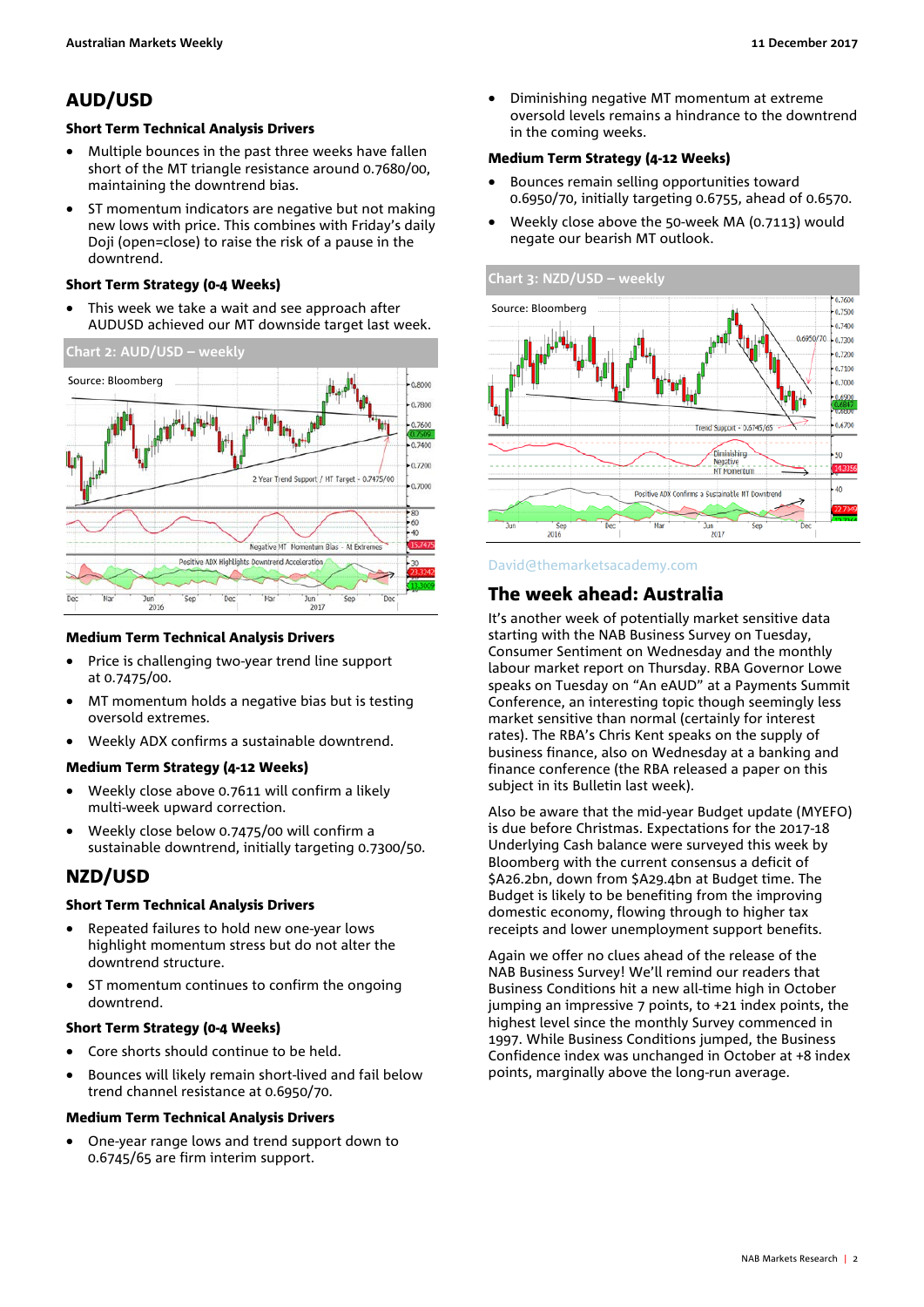

#### Australia this week: Lower under-employment likely

This is the mid-quarter month when the Statistician also surveys the level of under-employment and under-utilisation in the labour force survey. This is not part of the weekly survey of economists, but the quarterly NAB Business Survey's finding of more businesses reporting increasing difficulty finding suitable labour points to a shrinking pool of labour slack and a lower underutilisation rate. NAB expects the under-utilisation rates to fall 0.3% points from 14.1% to 13.8%

[David.deGaris@nab.com.au](mailto:David.deGaris@nab.com.au)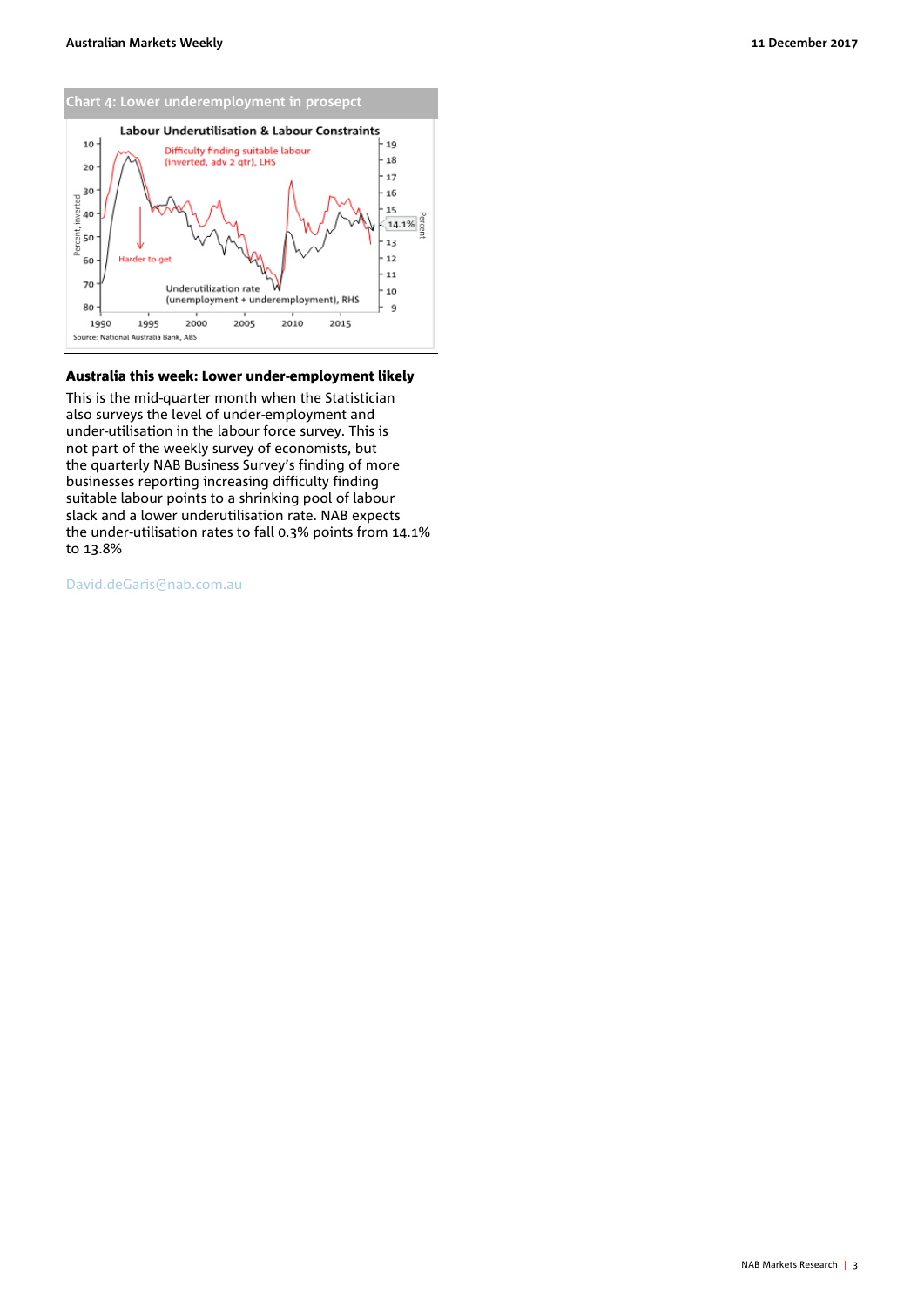## <span id="page-3-0"></span>CALENDAR OF ECONOMIC RELEASES

| Country                   | <b>Economic Indicator</b>                                                                             | Period                   | Forecast           | Consensus              | Actual | Previous              | <b>GMT</b>              | <b>AEDT</b>    |
|---------------------------|-------------------------------------------------------------------------------------------------------|--------------------------|--------------------|------------------------|--------|-----------------------|-------------------------|----------------|
|                           | Monday, 11 December 2017                                                                              |                          |                    |                        |        |                       |                         | 6.00           |
| ΝZ<br>ΝZ                  | Finance Minister Robertson Speaks at Auckland Chamber of Commerce<br>Card Spending Total MoM          | Nov                      | 0.4                |                        |        | 0.4                   | 19.00<br>21.45          | 8.45           |
| AU                        | Budget MYEFO Underlying cash bal, 17/18 (due before Christmas)                                        |                          | $-28.9$            |                        |        | $-29.4$               | <b>Before Christmas</b> |                |
| JN                        | BSI Large All Industry/Manufacturing QoQ                                                              | 4Q                       |                    | 5.8/10                 |        | 5.1/9.4               | 23.50                   | 10.50          |
| JN                        | Machine Tool Orders YoY                                                                               | Nov P                    |                    |                        |        | 49.8                  | 6.00                    | 17.00          |
| EC<br>US                  | ECB's Nowotny Presents Austria Financial Stability Report                                             | Oct                      |                    | 6100                   |        | 6093.0                | 9.00                    | 20.00          |
|                           | JOLTS Job Openings<br>Tuesday, 12 December 2017                                                       |                          |                    |                        |        |                       | 15.00                   | 2.00           |
| ΝZ                        | ANZ Truckometer Heavy MoM                                                                             | Nov                      |                    |                        |        | 2.9                   | 21.00                   | 8.00           |
| AU                        | ANZ Roy Morgan Weekly Consumer Confidence Index                                                       | Dec 10                   |                    |                        |        | 115.8                 | 22.30                   | 9.30           |
| <b>AU</b>                 | <b>NAB Business Conditions/Confidence</b>                                                             | <b>Nov</b>               |                    | $\prime$               |        | 21.0/8.0              | 0.30                    | 11.30          |
| AU<br>JN                  | House Price Index QoQ/YoY<br>Tertiary Industry Index MoM                                              | 3Q<br>Oct                |                    | 0.5<br>0.2             |        | 1.9<br>$-0.2$         | 0.30<br>4.30            | 11.30<br>15.30 |
| <b>UK</b>                 | <b>CPI MoM/YoY</b>                                                                                    | <b>Nov</b>               |                    | 0.2/3                  |        | 0.1/3.0               | 9.30                    | 20.30          |
| UK                        | House Price Index YoY                                                                                 | Oct                      |                    | 5.2                    |        | 5.4                   | 9.30                    | 20.30          |
| GE                        | ZEW Survey Current Situation/Expectations                                                             | Dec                      |                    | 88.7/18                |        | 88.8/18.7             | 10.00                   | 21.00          |
| EC<br>US                  | <b>ZEW Survey Expectations</b><br><b>NFIB Small Business Optimism</b>                                 | <b>Dec</b><br>Nov        |                    | 104                    |        | 30.9<br>103.8         | 10.00<br>11.00          | 21.00<br>22.00 |
| UK                        | CBI Total Dist./Retail Reported Sales                                                                 | Dec                      |                    |                        |        | 30.0/26.0             | 11.00                   | 22.00          |
| US                        | PPI Final Demand MoM/YoY                                                                              | Nov                      |                    | 0.3/2.9                |        | 0.4/2.8               | 13.30                   | 0.30           |
| US                        | Monthly Budget Statement                                                                              | Nov                      |                    | $-134.5$               |        | $-63.2$               | 19.00                   | 6.00           |
|                           | Wednesday, 13 December 2017                                                                           |                          |                    |                        |        |                       |                         |                |
| ΝZ<br><b>AU</b>           | Food Prices MoM<br>RBA Governor Lowe speaks at Australian Payment Summit in Sydney: "An eAUD?"        | Nov                      | $-0.4$             |                        |        | $-1.1$                | 21.45<br>22.15          | 8.45<br>9.15   |
| AU                        | Westpac Consumer Conf Index/MoM                                                                       | Dec                      |                    | $\prime$               |        | $99.7/-1.7$           | 23.30                   | 10.30          |
| JN                        | Core Machine Orders MoM/YoY                                                                           | Oct                      |                    | $2.9/-3.4$             |        | $-8.1/-3.5$           | 23.50                   | 10.50          |
| <b>AU</b>                 | RBA's Kent speaks in Sydney at Finance and Banking Conference: "The Availability of Business Finance" |                          |                    |                        |        |                       | 1.15                    | 12.15          |
| AU<br>GE                  | RBA's Richard Participates in Panel in Sydney<br>CPI EU Harmonized MoM/YoY                            | Nov F                    |                    | 0.3/1.8                |        |                       | 2.00<br>7.00            | 13.00<br>18.00 |
| EC                        | EC's Juncker and Tusk discuss approaching Summit/Brexit with European MPs                             |                          |                    |                        |        | 0.3/1.8               | 8.00                    | 19.00          |
| JN                        | BOJ Kuroda makes a brief speech at Economists' Gathering                                              |                          |                    |                        |        |                       | 9.00                    | 20.00          |
| UK                        | Jobless Claims Change                                                                                 | Nov                      |                    |                        |        | 1.1                   | 9.30                    | 20.30          |
| UK                        | Average Weekly Earnings/ex bonus earnings 3M/YoY                                                      | Oct                      |                    | 2.5/2.2                |        | 2.2/2.2               | 9.30                    | 20.30          |
| EC<br>EC                  | Industrial Production SA MoM/YoY<br>Employment QoQ/YoY                                                | Oct<br>3Q                |                    | 0/3.2                  |        | $-0.6/3.3$<br>0.4/1.6 | 10.00<br>10.00          | 21.00<br>21.00 |
| US                        | <b>CPI MoM/YoY</b>                                                                                    | <b>Nov</b>               |                    | 0.4/2.2                |        | 0.1/2.0               | 13.30                   | 0.30           |
| <b>US</b>                 | CPI Ex Food and Energy MoM/YoY                                                                        | <b>Nov</b>               |                    | 0.2/1.8                |        | 0.2/1.8               | 13.30                   | 0.30           |
| CA                        | Teranet/National Bank HPI MoM/YoY                                                                     | Nov                      |                    | $\prime$               |        | $-1.0/10.0$           | 13.30                   | 0.30           |
| <b>US</b><br><b>US</b>    | <b>FOMC Rate Decision (Lower/Upper Bound)</b>                                                         | Dec 13                   |                    | 1.25/1.5               |        | 1.0/1.3               | 19.00<br>19.30          | 6.00<br>6.30   |
|                           | Yellen Holds Press Conference Following FOMC Meeting<br>Thursday, 14 December 2017                    |                          |                    |                        |        |                       |                         |                |
| ΝZ                        | ANZ Consumer Confidence Index/MoM                                                                     | Dec                      |                    | $\prime$               |        | $123.7/-2.1$          | 0.00                    | 11.00          |
| AU                        | Consumer Inflation Expectation                                                                        | Dec                      |                    |                        |        | 3.7                   | 0.00                    | 11.00          |
| ΝZ                        | Budget Policy Statement, HYEFU, update on 100 day plan                                                |                          |                    | $\mathbf 0$            |        |                       | 0.00                    | 11.00          |
| UK<br>AU                  | RICS House Price Balance<br>Employment Change/Unemployment rate                                       | Nov<br><b>Nov</b>        | 15/5.4             | 19/5.4                 |        | $1.0\,$<br>3.7/5.4    | 0.10<br>0.30            | 11.10<br>11.30 |
| AU                        | Participation Rate                                                                                    | Nov                      | 65.1               | 65.1                   |        | 65.1                  | 0.30                    | 11.30          |
| AU                        | Underutilisation rate (surveyed once a quarter)                                                       | Nov                      | 13.8               |                        |        | 14.1                  | 0.30                    | 11.30          |
| <b>CH</b>                 | Retail Sales YoY/YTD YoY                                                                              | <b>Nov</b>               |                    | 10.3/10.3              |        | 10.0/10.3             | 2.00                    | 13.00          |
| CH.<br><b>CH</b>          | Industrial Production YoY/YTD YoY<br><b>Fixed Assets Ex Rural YTD YoY</b>                             | <b>Nov</b><br><b>Nov</b> |                    | 6.1/6.6<br>7.2         |        | 6.2/6.7<br>7.3        | 2.00<br>2.00            | 13.00<br>13.00 |
| JN                        | Industrial Production MoM/YoY                                                                         | Oct F                    |                    | $\prime$               |        | 0.5/5.9               | 4.30                    | 15.30          |
| EC                        | EC Summit in Brussels (Dec 14-16)                                                                     |                          |                    |                        |        |                       |                         |                |
| GE                        | Markit/BME Germany Manufacturing PMI                                                                  | Dec P                    |                    | 62                     |        | 62.5                  | 8.30                    | 19.30          |
| GE                        | Markit Germany Services/Composite PMI                                                                 | Dec P                    |                    | 54.6/57.2              |        | 54.3/57.3             | 8.30                    | 19.30          |
| <b>SW</b><br>EC           | Swiss National Bank meeting, Sight Deposit Interest Rate<br>Markit Eurozone Manufacturing PMI         | Dec P                    |                    | 59.7                   |        | $-0.75$<br>60.1       | 8.30<br>9.00            | 19.30<br>20.00 |
| EC                        | Markit Eurozone Services/Composite PMI                                                                | Dec P                    |                    | 56/57.2                |        | 56.2/57.5             | 9.00                    | 20.00          |
| UK                        | Retail Sales Ex Auto Fuel MoM/YoY                                                                     | Nov                      |                    | 0.4/0.2                |        | $0.1/-0.3$            | 9.30                    | 20.30          |
| UK                        | Bank of England Bank Rate                                                                             | <b>Dec 14</b>            |                    | 0.5                    |        | 0.5                   | 12.00                   | 23.00          |
| EC<br>EC                  | <b>ECB Main Refinancing Rate/Marginal Lending Facility</b><br><b>ECB Deposit Facility Rate</b>        | <b>Dec 14</b><br>Dec 14  |                    | $\mathbf{O}$<br>$-0.4$ |        | 0.0<br>$-0.4$         | 12.45<br>12.45          | 23.45<br>23.45 |
| EC                        | ECB President Draghi holds news conference in Frankfurt                                               |                          |                    |                        |        |                       | 12.00                   | 23.00          |
| CA                        | New Housing Price Index MoM                                                                           | Oct                      |                    | 0.2                    |        | 0.2                   | 13.30                   | 0.30           |
| US                        | <b>Initial Jobless Claims</b>                                                                         | Dec 9                    |                    | 239                    |        | 236.0                 | 13.30                   | 0.30           |
| US<br>US                  | Retail Sales Advance/Ex autos and gas MoM<br>Markit US Manufacturing PMI                              | <b>Nov</b><br>Dec P      |                    | 0.3/0.4<br>53.6        |        | 0.2/0.3<br>53.9       | 13.30<br>14.45          | 0.30<br>1.45   |
| US                        | Markit US Services/Composite PMI                                                                      | Dec P                    |                    | 54.2/                  |        | 54.5/54.5             | 14.45                   | 1.45           |
| US                        | <b>Business Inventories</b>                                                                           | Oct                      |                    | $-0.1$                 |        | 0.0                   | 15.00                   | 2.00           |
| CA                        | Bank of Canada's Poloz Speech to Canadian Club of Toronto                                             |                          |                    |                        |        |                       | 17.25                   | 4.25           |
| ΝZ                        | Friday, 15 December 2017<br><b>BusinessNZ Manufacturing PMI</b>                                       | Nov                      |                    |                        |        | 57.2                  | 21.30                   | 8.30           |
| JN                        | Tankan Large Mfg Index                                                                                | 4Q                       |                    | 24                     |        | 22.0                  | 23.50                   | 10.50          |
| EC                        | ECB's Nowotny Presents Austrian GDP Outlook                                                           |                          |                    |                        |        |                       | 9.00                    | 20.00          |
| CA                        | Manufacturing Sales MoM                                                                               | Oct                      |                    | 0.9                    |        | 0.5                   | 13.30                   | 0.30           |
| US<br>CA                  | <b>Empire Manufacturing</b><br><b>Existing Home Sales MoM</b>                                         | Dec<br>Nov               |                    | 18.3                   |        | 19.4<br>0.9           | 13.30<br>14.00          | 0.30<br>1.00   |
| US                        | Industrial Production MoM                                                                             | Nov                      |                    | 0.3                    |        | 0.9                   | 14.15                   | 1.15           |
| US                        | Baker Hughes U.S. Rig Count/Oil Rig Count                                                             | Dec 15                   |                    | $\prime$               |        | 931.0/751.0           | 18.00                   | 5.00           |
| US                        | Total Net TIC/Net long term Flows                                                                     | Oct                      |                    | $\prime$               |        | $-51.3/80.9$          | 21.00                   | 8.00           |
|                           | Upcoming Central Bank Interest Rate Announcements                                                     |                          |                    |                        |        |                       |                         |                |
| <b>US Federal Reserve</b> |                                                                                                       | 14 Dec                   | 1.25-1.50%         | 1.25-1.50%             |        | 1.00-1.25%            |                         |                |
| UK BOE                    |                                                                                                       | 14-Dec                   | 0.5%               |                        |        | 0.50%                 |                         |                |
| Europe ECB<br>Japan, BoJ  |                                                                                                       | 14-Dec<br>21-Dec         | $-0.4%$<br>$-0.1%$ | $-0.4%$<br>-0.1%       |        | $-0.4%$<br>$-0.1%$    |                         |                |
| Canada, BoC               |                                                                                                       | 18-Jan                   |                    |                        |        | 1.00%                 |                         |                |
| Australia, RBA            |                                                                                                       | 6-Feb                    | 1.50%              | 1.50%                  |        | 1.50%                 |                         |                |
| New Zealand, RBNZ         |                                                                                                       | 8-Feb                    | 1.75%              | 1.75%                  |        | 1.75%                 |                         |                |
|                           | GMT: Greenwich Mean Time; AEDT: Australian Eastern Daylight Savings Time                              |                          |                    |                        |        |                       |                         |                |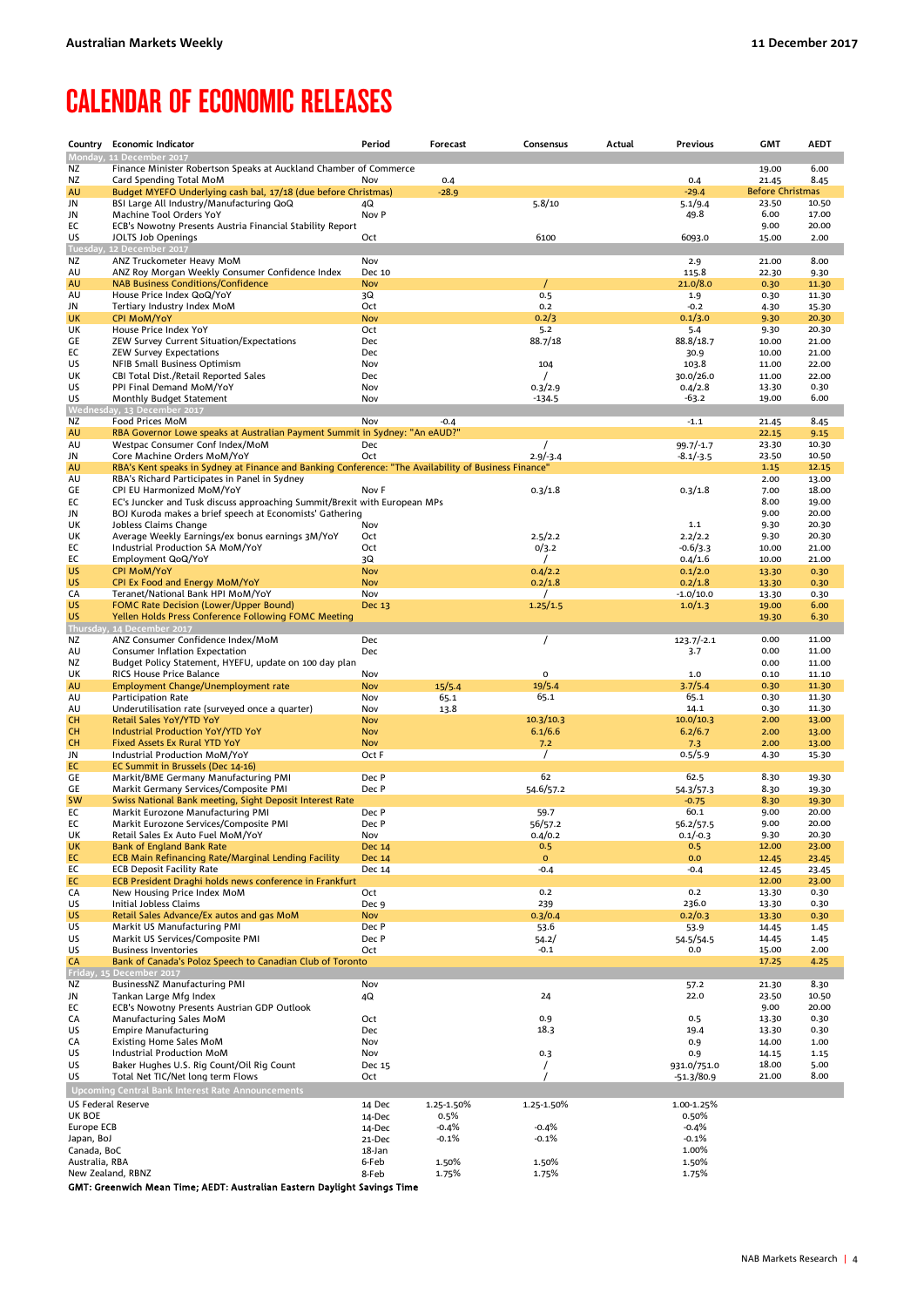## <span id="page-4-0"></span>FORECASTS

| <b>Economic Forecasts</b>       |         |                 |        |         |        |                |        |        |                |         |                |                |                    |                |                |                |                |                |                |                |
|---------------------------------|---------|-----------------|--------|---------|--------|----------------|--------|--------|----------------|---------|----------------|----------------|--------------------|----------------|----------------|----------------|----------------|----------------|----------------|----------------|
|                                 |         | Annual % change |        |         |        |                |        |        |                |         |                |                | Quarterly % change |                |                |                |                |                |                |                |
|                                 |         |                 |        |         | 2016   |                |        |        | 2017           |         |                | 2018           |                    |                |                | 2019           |                |                |                |                |
| <b>Australia Forecasts</b>      | 2016    | 2017            | 2018   | 2019    | Q1     | Q <sub>2</sub> | Q3     | Q4     | Q <sub>1</sub> | Q2      | Q <sub>3</sub> | Q <sub>4</sub> | Q <sub>1</sub>     | Q <sub>2</sub> | Q <sub>3</sub> | Q <sub>4</sub> | Q <sub>1</sub> | Q <sub>2</sub> | Q <sub>3</sub> | Q <sub>4</sub> |
| Household Consumption           | 2.7     | 2.4             | 2.0    | 2.4     | 0.9    | 0.4            | 0.3    | 1.1    | 0.5            | 0.7     | 0.4            | 0.5            | 0.5                | 0.5            | 0.5            | 0.5            | 0.6            | 0.6            | 0.6            | 0.6            |
| Underlying Business Investment  | $-11.7$ | 1.6             | 4.3    | 5.3     | $-3.4$ | $-2.5$         | $-4.6$ | 1.3    | 2.2            | 0.8     | 1.3            | 0.3            | 1.5                | 0.9            | 1.2            | 1.3            | 1.4            | 0.8            | 1.7            | 1.7            |
| <b>Residential Construction</b> | 7.6     | $-1.8$          | 0.9    | $-1.2$  | 4.0    | 1.1            | $-0.9$ | 1.9    | $-3.7$         | 0.2     | 0.8            | 0.4            | 0.3                | 0.0            | $-0.2$         | $-0.2$         | $-0.2$         | $-0.4$         | $-0.4$         | $-0.9$         |
| Underlying Public Spending      | 4.8     | 3.8             | 3.2    | 4.0     | 0.8    | 2.3            | 0.3    | 1.1    | 0.5            | $1.8\,$ | 0.3            | 0.8            | 0.8                | 0.8            | 0.8            | 0.9            | 1.1            | 1.1            | 1.1            | 1.1            |
| Exports                         | 7.3     | 4.5             | 6.2    | 3.1     | 3.0    | 1.5            | 1.0    | 2.8    | $-2.2$         | 2.7     | 2.4            | 1.8            | 1.5                | 0.9            | 0.9            | 0.8            | 0.8            | 0.7            | 0.6            | 0.8            |
| Imports                         | 0.0     | 6.5             | 4.5    | 4.6     | $-0.8$ | 2.3            | 1.4    | 1.6    | 2.2            | 1.2     | 1.1            | 1.1            | 1.2                | 1.1            | 1.0            | 1.0            | 1.3            | 1.1            | 1.3            | 1.2            |
| Net Exports (a)                 | 1.5     | $-0.4$          | 0.4    | $-0.3$  | 1.1    | $-0.2$         | $-0.1$ | 0.3    | $-0.9$         | 0.3     | 0.3            | 0.2            | 0.1                | 0.0            | 0.0            | O.O            | $-0.1$         | $-0.1$         | $-0.1$         | $-0.1$         |
| Inventories (a)                 | 0.0     | O.O             | 0.0    | 0.0     | $-0.1$ | 0.3            | 0.1    | $-0.3$ | 0.5            | $-0.6$  | 0.1            | O.O            | 0.0                | O.O            | 0.0            | O.O            | O.O            | O.O            | O.O            | 0.0            |
| Domestic Demand - qtr%          |         |                 |        |         | 0.1    | 0.6            | $-0.3$ | 1.2    | 0.6            | 1.0     | 0.5            | 0.5            | 0.6                | 0.6            | 0.6            | 0.6            | 0.8            | 0.7            | 0.8            | 0.8            |
| Dom Demand - ann %              | 1.6     | 2.6             | 2.5    | 2.8     | 1.4    | 1.6            | 1.3    | 1.9    | 2.0            | 2.4     | 3.3            | 2.6            | 2.7                | 2.3            | 2.4            | 2.5            | 2.6            | 2.7            | 2.9            | 3.0            |
| Real GDP - qtr %                |         |                 |        |         | 1.0    | 0.8            | $-0.4$ | 1.1    | 0.3            | 0.8     | 0.9            | 0.7            | 0.7                | 0.5            | 0.6            | 0.6            | 0.7            | 0.6            | 0.7            | 0.7            |
| Real GDP - ann %                | 2.5     | 2.4             | 2.8    | 2.5     | 2.6    | 3.2            | 1.9    | 2.4    | 1.8            | 1.8     | 3.2            | 2.8            | 3.2                | 2.9            | 2.6            | 2.4            | 2.4            | 2.4            | 2.5            | 2.6            |
| CPI headline - atr %            |         |                 |        |         | $-0.2$ | 0.4            | 0.7    | 0.5    | 0.5            | 0.2     | 0.6            | 0.8            | 0.5                | 0.5            | 0.7            | 0.7            | 0.6            | 0.5            | 0.6            | 0.7            |
| CPI headline - ann %            | 1.3     | 2.0             | 2.4    | 2.5     | 1.3    | 1.0            | 1.3    | 1.5    | 2.1            | 1.9     | 1.8            | 2.1            | 2.2                | 2.5            | 2.5            | 2.4            | 2.5            | 2.5            | 2.4            | 2.4            |
| CPI underlying - gtr %          |         |                 |        |         | 0.2    | 0.4            | 0.4    | 0.5    | 0.5            | 0.6     | 0.4            | 0.5            | 0.5                | 0.5            | 0.6            | 0.5            | 0.6            | 0.5            | 0.5            | 0.6            |
| CPI underlying - ann %          | 1.5     | 1.9             | 2.0    | 2.2     | 1.5    | 1.5            | 1.5    | 1.5    | 1.7            | 1.9     | 1.9            | 1.9            | 1.9                | 1.8            | 2.1            | 2.1            | 2.2            | 2.2            | 2.2            | 2.2            |
| Wages (Pvte WPI - gtr %         |         |                 |        |         | 0.5    | 0.4            | 0.5    | 0.4    | 0.5            | 0.4     | 0.5            | 0.4            | 0.5                | 0.4            | 0.8            | 0.7            | 0.6            | 0.6            | 0.6            | 0.6            |
| Wages (Pyte WPI - ann %)        | 1.9     | 1.9             | 2.0    | 2.4     | 2.0    | 1.9            | 1.9    | 1.8    | 2.0            | 1.9     | 1.9            | 1.8            | 1.8                | 1.8            | 2.1            | 2.4            | 2.5            | 2.6            | 2.4            | 2.2            |
| Unemployment Rate (%)           | 5.7     | 5.6             | 5.3    | 5.2     | 5.8    | 5.8            | 5.6    | 5.6    | 5.9            | 5.6     | 5.6            | 5.4            | 5.3                | 5.3            | 5.3            | 5.2            | 5.2            | 5.2            | 5.2            | 5.1            |
| Terms of trade                  | 0.6     | 11.0            | $-1.1$ | $-0.4$  | $-1.9$ | 2.5            | 4.7    | 10.5   | 5.6            | $-6.0$  | $-1.5$         | $-2.0$         | $-2.5$             | $-0.9$         | $-0.8$         | $-0.3$         | $-0.4$         | $-1.0$         | $-0.2$         | 0.1            |
| G&S trade balance, SAbn         | $-12.5$ | 15.2            | $-6.9$ | $-20.5$ | $-8.1$ | $-6.9$         | $-3.7$ | 6.2    | 7.4            | 3.1     | 2.9            | 1.8            | $-0.4$             | $-1.5$         | $-2.3$         | $-2.8$         | $-3.6$         | $-4.9$         | $-5.8$         | $-6.1$         |
| % of GDP                        | $-0.7$  | 0.8             | $-0.4$ | $-1.1$  | $-2.0$ | $-1.6$         | $-0.9$ | 1.4    | 1.7            | 0.7     | 0.7            | 0.4            | $-0.1$             | $-0.3$         | $-0.5$         | $-0.6$         | $-0.8$         | $-1.0$         | $-1.2$         | $-1.2$         |
| Current Account (% GDP)         | $-2.6$  | $-2.0$          | $-3.3$ | $-4.0$  | $-3.6$ | $-3.7$         | $-2.6$ | $-0.8$ | $-1.1$         | $-2.1$  | $-2.2$         | $-2.4$         | $-3.0$             | $-3.3$         | $-3.4$         | $-3.5$         | $-3.7$         | $-4.0$         | $-4.1$         | $-4.2$         |

 **Source: NAB Group Economics; (a) Contributions to GDP growth**

**Exchange Rate Forecasts** 

|                                | 11-Dec | <b>Dec-17</b> | <b>Mar-18</b> | Jun-18 | Sep-18 | <b>Dec-18</b> | Dec year                                  | 2014   | 2015 | 2016          | 2017          | 2018 | 2019          | Avge |
|--------------------------------|--------|---------------|---------------|--------|--------|---------------|-------------------------------------------|--------|------|---------------|---------------|------|---------------|------|
| <b>Majors</b>                  |        |               |               |        |        |               | Australia                                 | 2.8    | 2.4  | 2.5           | 2.4           | 2.8  | 2.5           | 3.4  |
| AUD/USD                        | 0.7527 | 0.75          | 0.74          | 0.73   | 0.73   | 0.73          | <b>US</b>                                 | 2.6    | 2.9  | 1.5           | 2.2           | 2.3  | 2.0           | 2.6  |
| NZD/USD                        | 0.6905 | 0.70          | 0.69          | 0.69   | 0.70   | 0.70          | Eurozone                                  | 1.4    | 2.0  | 1.8           | 2.3           | 2.1  | 1.7           | 1.5  |
| USD/JPY                        | 113.51 | 116           | 118           | 118    | 118    | 120           | UK                                        | 3.1    | 2.3  | 1.8           | 1.5           | 1.5  | 1.5           | 2.4  |
| EUR/USD                        | 1.1783 | 1.17          | 1.18          | 1.20   | 1.22   | 1.20          | Japan                                     | 0.2    | 1.1  | 1.0           | 1.5           | 1.1  | 0.7           | 0.8  |
| GBP/USD                        | 1.3396 | 1.33          | 1.30          | 1.31   | 1.28   | 1.26          | China                                     | 7.3    | 6.9  | 6.7           | 6.8           | 6.5  | 6.3           | 9.2  |
| USD/CNY                        | 6.6160 | 6.67          | 6.64          | 6.64   | 6.62   | 6.65          | India                                     | 7.0    | 7.5  | 7.9           | 6.8           | 7.4  | 7.6           | 6.6  |
| USD/CAD                        | 1.2840 | 1.26          | 1.27          | 1.30   | 1.31   | 1.33          | New Zealand                               | 3.4    | 2.5  | 3.0           | 2.5           | 2.8  | 2.8           | 3.0  |
| USD/CHF                        | 0.9918 | 0.98          | 0.98          | 0.97   | 0.96   | 0.98          | World                                     | 3.5    | 3.3  | 3.2           | 3.5           | 3.6  | 3.5           | 3.5  |
|                                |        |               |               |        |        |               | MTP Top 5                                 | 4.0    | 4.1  | 3.8           | 4.1           | 3.9  | 3.6           | 5.0  |
| <b>Australian Cross Rates</b>  |        |               |               |        |        |               |                                           |        |      |               |               |      |               |      |
| AUD/NZD                        | 1.0901 | 1.07          | 1.07          | 1.06   | 1.05   | 1.04          | Commodity prices (\$US)                   |        |      |               |               |      |               |      |
| AUD/JPY                        | 85.4   | 87            | 87            | 86     | 86     | 88            |                                           | 11-Dec |      | <b>Dec-17</b> | Mar-18 Jun-18 |      | Dec 18 Dec 19 |      |
| AUD/EUR                        | 0.6388 | 0.64          | 0.63          | 0.61   | 0.60   | 0.61          | WTI oil                                   | 57.13  |      | 51            | 52            | 54   | 58            | 60   |
| AUD/GBP                        | 0.5619 | 0.56          | 0.57          | 0.56   | 0.57   | 0.58          | Gold                                      | 1245   |      | 1270          | 1270          | 1280 | 1290          | 1300 |
| AUD/CNY                        | 4.9799 | 5.00          | 4.91          | 4.85   | 4.83   | 4.85          | Iron ore                                  | 69.4   |      | 62            | 60            | 62   | 60            | 60   |
| AUD/CAD                        | 0.9665 | 0.95          | 0.94          | 0.95   | 0.96   | 0.97          | Hard coking coal                          | 229    |      | 160           | 140           | 120  | 100           | 101  |
| AUD/CHF                        | 0.7465 | 0.73          | 0.72          | 0.71   | 0.70   | 0.72          | Thermal coal                              | 98     |      | 85            | 85            | 80   | 80            | 80   |
|                                |        |               |               |        |        |               | Copper                                    | 6543   |      | 6400          | 6340          | 6280 | 6280          | 6280 |
| <b>Interest Rate Forecasts</b> |        |               |               |        |        |               | Aust LNG (*)                              | 6.04   |      | 7.8           | 7.9           | 8.0  | 8.5           | 8.8  |
|                                | 11-Dec | Dec-17        | <b>Mar-18</b> | Jun-18 | Sep-18 | <b>Dec-18</b> | (*) Implied Australian LNG export prices. |        |      |               |               |      |               |      |
| <b>Australia Rates</b>         |        |               |               |        |        |               |                                           |        |      |               |               |      |               |      |
| RBA Cash rate                  | 1.50   | 1.50          | 1.50          | 1.50   | 1.75   | 2.00          |                                           |        |      |               |               |      |               |      |
| 3 month bill rate              | 1.76   | 1.75          | 1.75          | 2.00   | 2.25   | 2.25          |                                           |        |      |               |               |      |               |      |
| 3 Year Swap Rate               | 2.03   | 2.3           | 2.5           | 2.9    | 3.0    | 3.1           |                                           |        |      |               |               |      |               |      |
|                                |        |               |               |        |        |               |                                           |        |      |               |               |      |               |      |

3 Year Swap Rate **2.03** 2.3 2.5 2.9 3.0 3.1 10 Year Swap Rate **2.73** 3.1 3.3 3.6 3.7 3.7

US Fed funds<br>**1.25** 1.50 1.75 2.00 2.00 2.25<br>**ECB** deposit rate -0.40 -0.40 -0.40 -0.40 -0.30 -0.30 **ECB** deposit rate **-0.40** -0.40 -0.40 -0.40 -0.40 -0.40 -0.40<br>
BoE repo rate -0.40 -0.40 -0.40 -0.40 -0.40 -0.30<br>
BoE repo rate -0.50 0.50 0.50 0.50 0.75 0.75

BoJ excess reserves rate **-0.10** -0.10 -0.10 -0.10 -0.10 -0.10 -0.10<br>RBNZ OCR **1.75** 1.75 1.75 1.75 2.00 2.25 **RBNZ OCR** 1.75 1.75 1.75 1.75 2.00 2.25<br> **China 1yr lending rate** 4.35 4.35 4.35 4.35 4.35 4.35 4.35

China Reserve Ratio **17.0** 16.5 16.0 16.0 16.0 16.0

Australia **2.56** 3.00 3.05 3.05 3.30 3.40 United States **2.38** 2.60 2.75 2.75 3.00 3.00

| precasts |               |               |        |      |               | l Global GDP |      |      |      |      |      |      |               |
|----------|---------------|---------------|--------|------|---------------|--------------|------|------|------|------|------|------|---------------|
| 11-Dec   | <b>Dec-17</b> | <b>Mar-18</b> | Jun-18 |      | Sep-18 Dec-18 | Dec year     | 2014 | 2015 | 2016 | 2017 | 2018 | 2019 | 20 Yr<br>Avge |
|          |               |               |        |      |               | Australia    | 2.8  | 2.4  | 2.5  | 2.4  | 2.8  | 2.5  | 3.4           |
| 0.7527   | 0.75          | 0.74          | 0.73   | 0.73 | 0.73          | US           | 2.6  | 2.9  | 1.5  | 2.2  | 2.3  | 2.0  | 2.6           |
| 0.6905   | 0.70          | 0.69          | 0.69   | 0.70 | 0.70          | Eurozone     | 1.4  | 2.0  | 1.8  | 2.3  | 2.1  | 1.7  | 1.5           |
| 113.51   | 116           | 118           | 118    | 118  | 120           | UK           | 3.1  | 2.3  | 1.8  | 1.5  | 1.5  | 1.5  | 2.4           |
| 1.1783   | 1.17          | 1.18          | 1.20   | 1.22 | 1.20          | Japan        | 0.2  | 1.1  | 1.0  | 1.5  | 1.1  | 0.7  | 0.8           |
| 1.3396   | 1.33          | 1.30          | 1.31   | 1.28 | 1.26          | China        | 7.3  | 6.9  | 6.7  | 6.8  | 6.5  | 6.3  | 9.2           |
| 6.6160   | 6.67          | 6.64          | 6.64   | 6.62 | 6.65          | India        | 7.0  | 7.5  | 7.9  | 6.8  | 7.4  | 7.6  | 6.6           |
| 1.2840   | 1.26          | 1.27          | 1.30   | 1.31 | 1.33          | New Zealand  | 3.4  | 2.5  | 3.0  | 2.5  | 2.8  | 2.8  | 3.0           |
| 0.9918   | 0.98          | 0.98          | 0.97   | 0.96 | 0.98          | World        | 3.5  | 3.3  | 3.2  | 3.5  | 3.6  | 3.5  | 3.5           |
|          |               |               |        |      |               | MTP Top 5    | 4.0  | 4.1  | 3.8  | 4.1  | 3.9  | 3.6  | 5.0           |
|          |               |               |        |      |               |              |      |      |      |      |      |      |               |

|                  | Commodity prices (\$US) |      |                      |      |               |      |
|------------------|-------------------------|------|----------------------|------|---------------|------|
|                  | 11-Dec                  |      | Dec-17 Mar-18 Jun-18 |      | Dec 18 Dec 19 |      |
| WTI oil          | 57.13                   | 51   | 52                   | 54   | 58            | 60   |
| Gold             | 1245                    | 1270 | 1270                 | 1280 | 1290          | 1300 |
| Iron ore         | 69.4                    | 62   | 60                   | 62   | 60            | 60   |
| Hard coking coal | 229                     | 160  | 140                  | 120  | 100           | 101  |
| Thermal coal     | 98                      | 85   | 85                   | 80   | 80            | 80   |
| Copper           | 6543                    | 6400 | 6340                 | 6280 | 6280          | 6280 |
| Aust LNG (*)     | 6.04                    | 7.8  | 7.9                  | 8.0  | 8.5           | 8.8  |

New Zealand **2.83** 3.10 3.35 3.40 3.50 3.60 Sources: NAB Global Markets Research; Bloomberg; ABS

China 1yr lending rate **4.35** 4.35 4.35 4.35 4.35 4.35

**10-year Benchmark Bond Yields**

**Offshore Policy Rates**

BoE repo rate